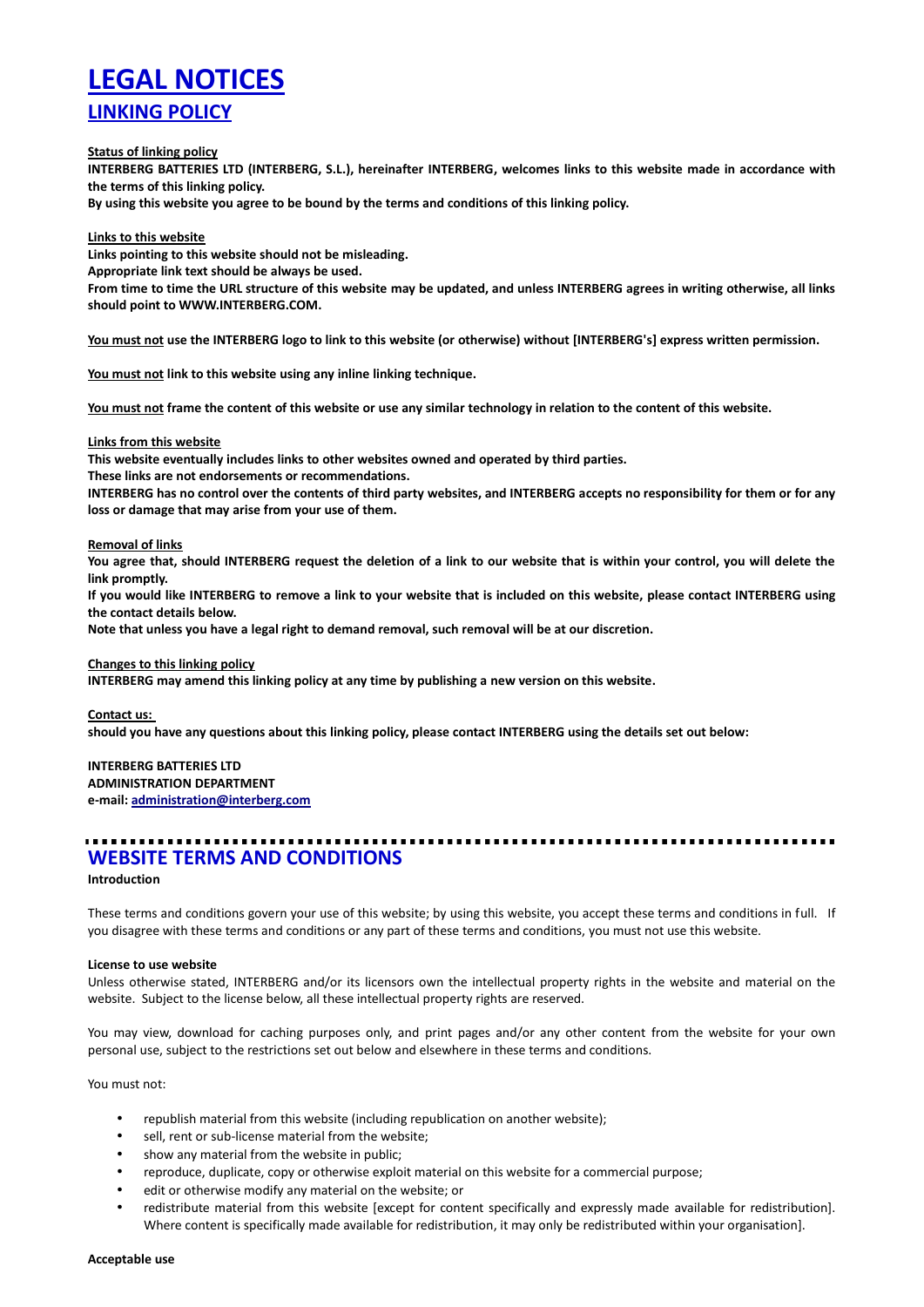You must not use this website in any way that causes, or may cause, damage to the website or impairment of the availability or accessibility of the website; or in any way which is unlawful, illegal, fraudulent or harmful, or in connection with any unlawful, illegal, fraudulent or harmful purpose or activity.

You must not use this website to copy, store, host, transmit, send, use, publish or distribute any material which consists of (or is linked to) any spyware, computer virus, Trojan horse, worm, keystroke logger, rootkit or other malicious computer software.

You must not conduct any systematic or automated data collection activities (including without limitation scraping, data mining, data extraction and data harvesting) on or in relation to this website without INTERBERG'S] express written consent.

You must not use this website to transmit or send unsolicited commercial communications.

You must not use this website for any purposes related to marketing without [INTERBERG'S] express written consent.

#### **Restricted access**

Access to certain areas of this website is restricted. [INTERBERG] reserves the right to restrict access to any areas of this website, or indeed this entire website, at INTERBERG'S] discretion.

If INTERBERG provides you with a user ID and password to enable you to access restricted areas of this website or other content or services, you must ensure that the user ID and password are kept confidential.

INTERBERG may disable your user ID and password in [INTERBERG'S] sole discretion without notice or explanation.

#### **User content**

In these terms and conditions, "your user content" means material (including without limitation text, images, audio material, video material and audio-visual material) that you submit to this website, for whatever purpose.

You grant to INTERBERG a worldwide, irrevocable, non-exclusive, royalty-free license to use, reproduce, adapt, publish, translate and distribute your user content in any existing or future media. You also grant to INTERBERG the right to sub-license these rights, and the right to bring an action for infringement of these rights.

Your user content must not be illegal or unlawful, must not infringe any third party's legal rights, and must not be capable of giving rise to legal action whether against you or INTERBERG or a third party (in each case under any applicable law).

You must not submit any user content to the website that is or has ever been the subject of any threatened or actual legal proceedings or other similar complaint.

INTERBERG reserves the right to edit or remove any material submitted to this website, or stored on INTERBERG'S servers, or hosted or published upon this website.

Notwithstanding INTERBERGS rights under these terms and conditions in relation to user content, INTERBERG does not undertake to monitor the submission of such content to, or the publication of such content on, this website.

#### **No warranties**

This website is provided "as is" without any representations or warranties, express or implied. INTERBERG makes no representations or warranties in relation to this website or the information and materials provided on this website.

Without prejudice to the generality of the foregoing paragraph, INTERBERG does not warrant that:

- this website will be constantly available, or available at all; or
- the information on this website is complete, true, accurate or non-misleading.

Nothing on this website constitutes, or is meant to constitute, advice of any kind. If you require advice in relation to any legal, financial, technical or medical matter you should consult an appropriate professional.

# **Limitations of liability**

INTERBERG will not be liable to you (whether under the law of contact, the law of torts or otherwise) in relation to the contents of, or use of, or otherwise in connection with, this website:

- to the extent that the website is provided free-of-charge, for any direct loss;
- for any indirect, special or consequential loss; or
- for any business losses, loss of revenue, income, profits or anticipated savings, loss of contracts or business relationships, loss of reputation or goodwill, or loss or corruption of information or data.

These limitations of liability apply even if INTERBERG has been expressly advised of the potential loss.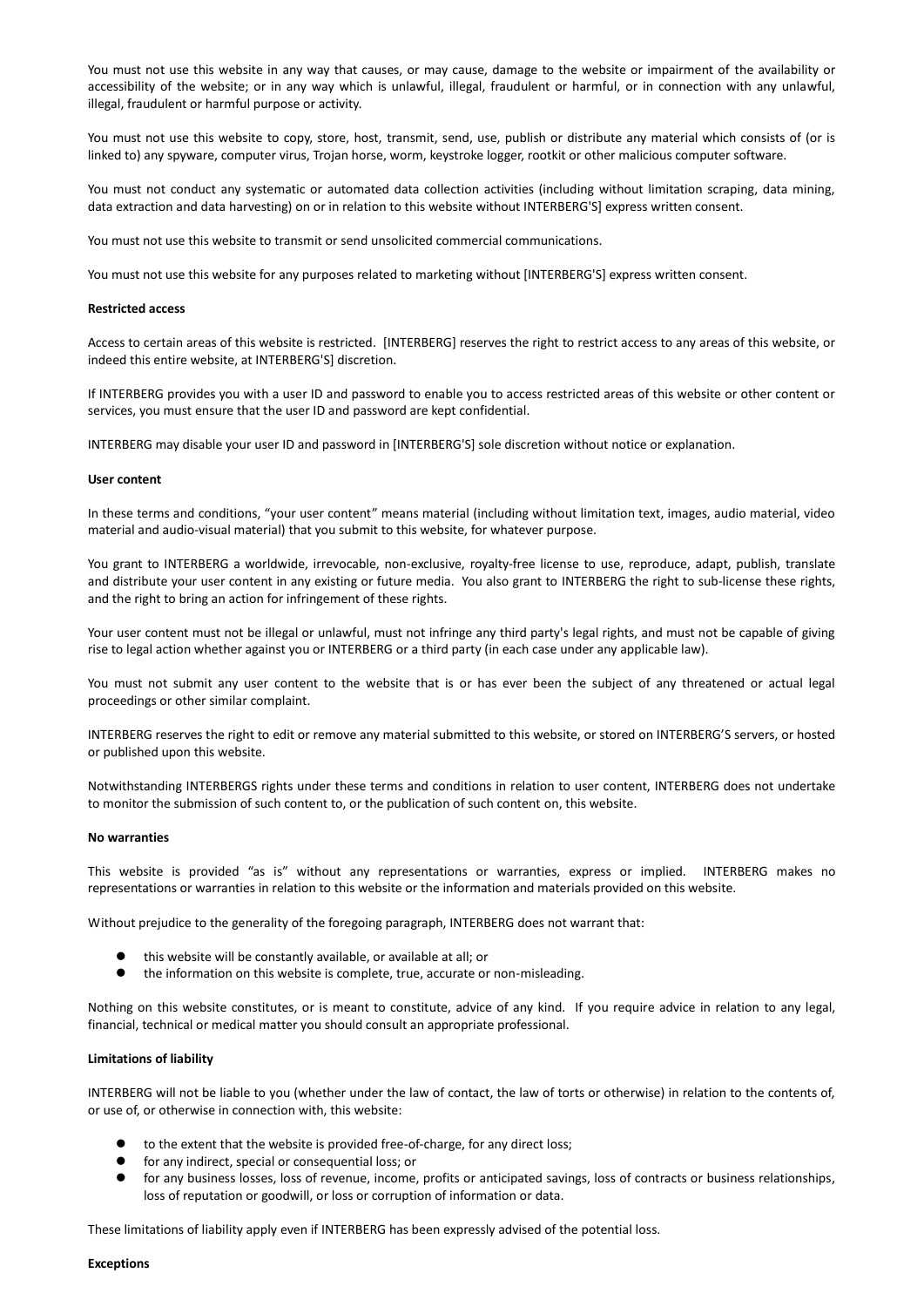Nothing in this website disclaimer will exclude or limit any warranty implied by law that it would be unlawful to exclude or limit; and nothing in this website disclaimer will exclude or limit [INTERBERG'S] liability in respect of any:

- death or personal injury caused by INTERBERG'S negligence;
- fraud or fraudulent misrepresentation on the part of INTERBERG; or
- matter which it would be illegal or unlawful for INTERBERG to exclude or limit, or to attempt or purport to exclude or limit, its liability.

#### **Reasonableness**

By using this website, you agree that the exclusions and limitations of liability set out in this website disclaimer are reasonable.

If you do not think they are reasonable, you must not use this website.

#### **Other parties**

You accept that, as a limited liability entity, INTERBERG has an interest in limiting the personal liability of its officers and employees. You agree that you will not bring any claim personally against INTERBERG'S officers or employees in respect of any losses you suffer in connection with the website.

Without prejudice to the foregoing paragraph, you agree that the limitations of warranties and liability set out in this website disclaimer will protect INTERBERG'S shareholders, officers, employees, agents, subsidiaries, successors, assigns and sub-contractors as well as INTERBERG.

#### **Unenforceable provisions**

If any provision of this website disclaimer is, or is found to be, unenforceable under applicable law, that will not affect the enforceability of the other provisions of this website disclaimer.

#### **Indemnity**

You hereby indemnify INTERBERG and undertake to keep INTERBERG indemnified against any losses, damages, costs, liabilities and expenses (including without limitation legal expenses and any amounts paid by INTERBERG to a third party in settlement of a claim or dispute on the advice of INTERBERG'S legal advisers) incurred or suffered by INTERBERG arising out of any breach by you of any provision of these terms and conditions[, or arising out of any claim that you have breached any provision of these terms and conditions].

#### **Breaches of these terms and conditions**

Without prejudice to INTERBERG'S other rights under these terms and conditions, if you breach these terms and conditions in any way, INTERBERG may take such action as INTERBERG deems appropriate to deal with the breach, including suspending your access to the website, prohibiting you from accessing the website, blocking computers using your IP address from accessing the website, contacting your internet service provider to request that they block your access to the website and/or bringing court proceedings against you.

#### **Variation**

INTERBERG may revise these terms and conditions from time-to-time. Revised terms and conditions will apply to the use of this website from the date of the publication of the revised terms and conditions on this website. Please check this page regularly to ensure you are familiar with the current version.

#### **Assignment**

INTERBERG may transfer, sub-contract or otherwise deal with INTERBERGS] rights and/or obligations under these terms and conditions without notifying you or obtaining your consent.

You may not transfer, sub-contract or otherwise deal with your rights and/or obligations under these terms and conditions.

# **Severability**

If a provision of these terms and conditions is determined by any court or other competent authority to be unlawful and/or unenforceable, the other provisions will continue in effect. If any unlawful and/or unenforceable provision would be lawful or enforceable if part of it were deleted, that part will be deemed to be deleted, and the rest of the provision will continue in effect.

### **Entire agreement**

These terms and conditions constitute the entire agreement between you and INTERBERG in relation to your use of this website, and supersede all previous agreements in respect of your use of this website.

#### **Law and jurisdiction**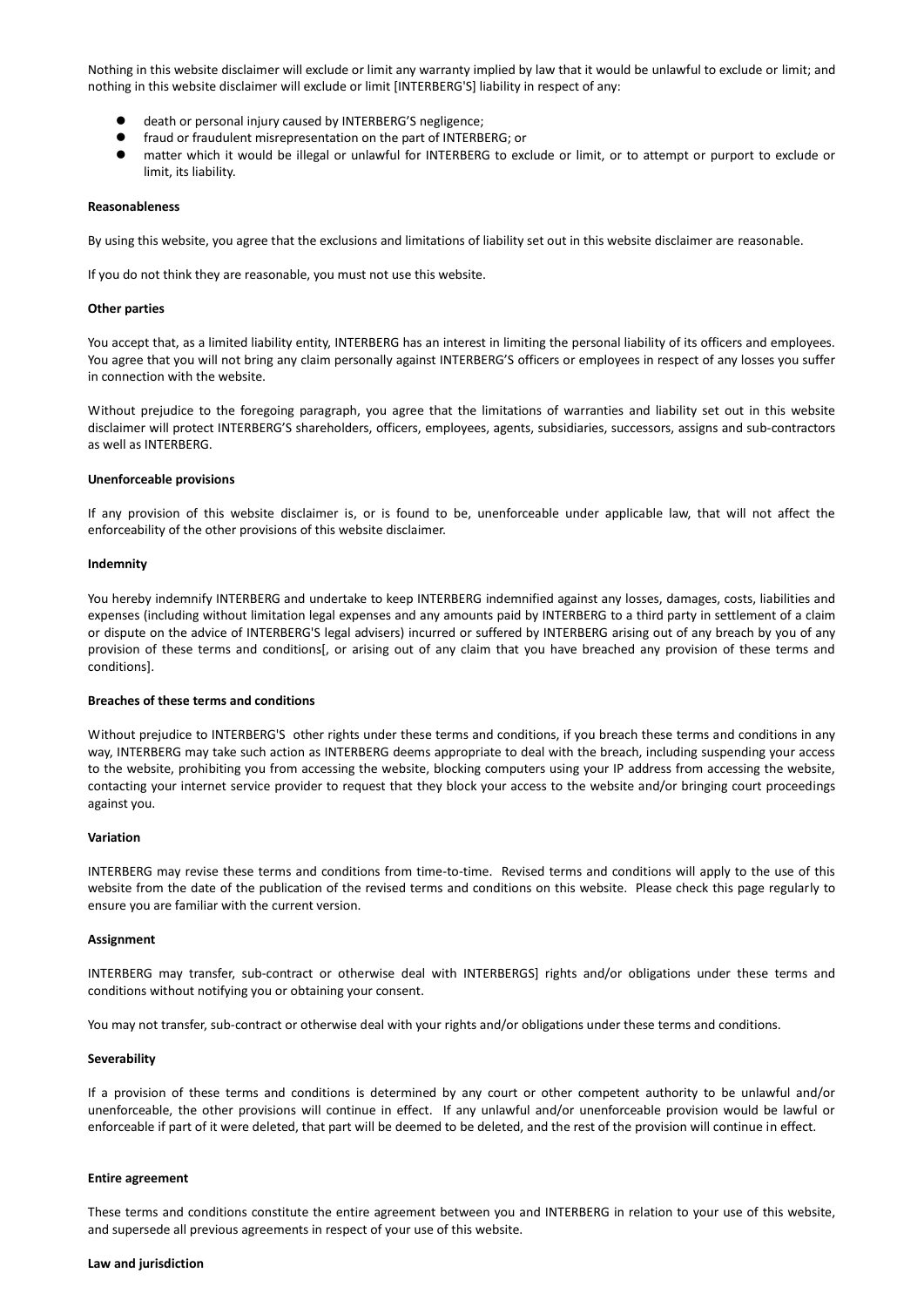These terms and conditions will be governed by and construed in accordance with the governing law of the Kingdom of Spain in particular and of the European Union, in general, and any disputes relating to these terms and conditions will be subject to the exclusive jurisdiction of the courts of Madrid, Capital of the Kingdom of Spain.

### **Registrations**

INTERBERG is registered with the Trade Register of Madrid, Kingdom of Spain. You can find the registry data in the aforementioned Trade Register or apply INTERBERG for its registration number.

INTERBERG'S V.A.T. number is ES-B83176974

You can contact INTERBERG by email to: administration@interberg.com

# **WEBSITE DISCLAIMER**

# **No warranties**

This website is provided "as is" without any representations or warranties, express or implied. INTERBERG makes no representations or warranties in relation to this website or the information and materials provided on this website.

Without prejudice to the generality of the foregoing paragraph, INTERBERG does not warrant that:

- this website will be constantly available, or available at all; or
- the information on this website is complete, true, accurate or non-misleading.

Nothing on this website constitutes, or is meant to constitute, advice of any kind. [If you require advice in relation to any [legal, financial or medical] matter you should consult an appropriate professional.]

# **Limitations of liability**

INTERBERG will not be liable to you (whether under the law of contact, the law of torts or otherwise) in relation to the contents of, or use of, or otherwise in connection with, this website:

- [to the extent that the website is provided free-of-charge, for any direct loss;]
- **•** for any indirect, special or consequential loss; or
- for any business losses, loss of revenue, income, profits or anticipated savings, loss of contracts or business relationships, loss of reputation or goodwill, or loss or corruption of information or data.

These limitations of liability apply even if INTERBERG has been expressly advised of the potential loss.

#### **Exceptions**

Nothing in this website disclaimer will exclude or limit any warranty implied by law that it would be unlawful to exclude or limit; and nothing in this website disclaimer will exclude or limit [NAME'S] liability in respect of any:

- death or personal injury caused by INTERBERG'S] negligence;
- fraud or fraudulent misrepresentation on the part of INTERBERG; or<br>● matter which it would be illegal or unlawful for INTERBERG to exc
- matter which it would be illegal or unlawful for INTERBERG to exclude or limit, or to attempt or purport to exclude or limit, its liability.

#### **Reasonableness**

By using this website, you agree that the exclusions and limitations of liability set out in this website disclaimer are reasonable.

If you do not think they are reasonable, you must not use this website.

# **Other parties**

You accept that, as a limited liability entity, INTERBERG has an interest in limiting the personal liability of its officers and employees. You agree that you will not bring any claim personally against INTERBERG'S officers or employees in respect of any losses you suffer in connection with the website.

Without prejudice to the foregoing paragraph, you agree that the limitations of warranties and liability set out in this website disclaimer will protect INTERBERG'S ahsreholder, officers, employees, agents, subsidiaries, successors, assigns and sub-contractors as well as INTERBERG.

# **Unenforceable provisions**

If any provision of this website disclaimer is, or is found to be, unenforceable under applicable law, that will not affect the enforceability of the other provisions of this website disclaimer.